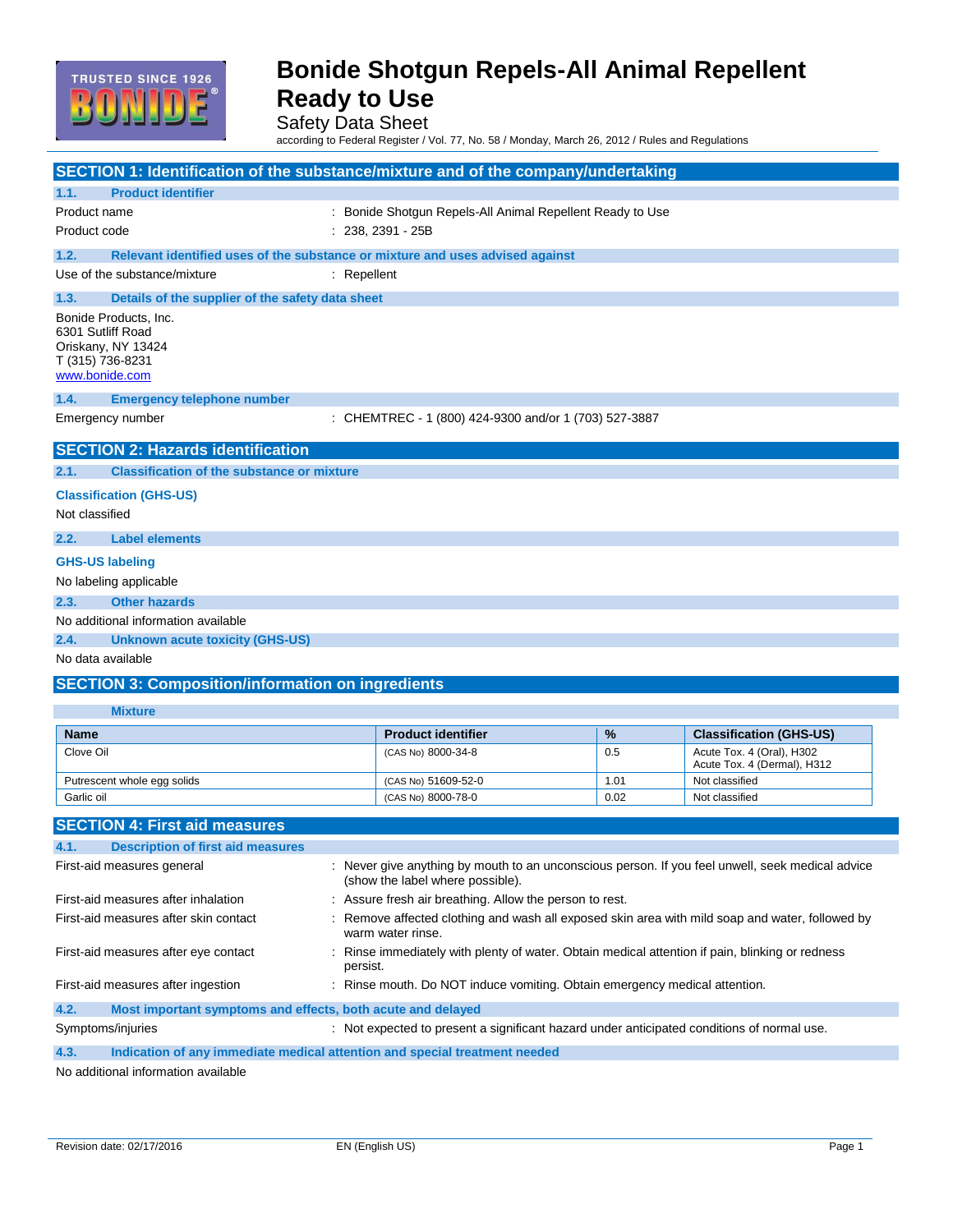Safety Data Sheet

according to Federal Register / Vol. 77, No. 58 / Monday, March 26, 2012 / Rules and Regulations

|                        | <b>SECTION 5: Firefighting measures</b>                              |                                                                                                                    |
|------------------------|----------------------------------------------------------------------|--------------------------------------------------------------------------------------------------------------------|
| 5.1.                   | <b>Extinguishing media</b>                                           |                                                                                                                    |
|                        | Suitable extinguishing media                                         | : Foam. Dry powder. Carbon dioxide. Water spray. Sand.                                                             |
|                        | Unsuitable extinguishing media<br>: Do not use a heavy water stream. |                                                                                                                    |
| 5.2.                   | Special hazards arising from the substance or mixture                |                                                                                                                    |
|                        | No additional information available                                  |                                                                                                                    |
|                        |                                                                      |                                                                                                                    |
| 5.3.                   | <b>Advice for firefighters</b>                                       |                                                                                                                    |
|                        | Firefighting instructions                                            | : Use water spray or fog for cooling exposed containers. Evacuate area.                                            |
|                        | Protection during firefighting                                       | : Do not enter fire area without proper protective equipment, including respiratory protection.                    |
|                        | <b>SECTION 6: Accidental release measures</b>                        |                                                                                                                    |
| 6.1.                   | Personal precautions, protective equipment and emergency procedures  |                                                                                                                    |
| 6.1.1.                 | For non-emergency personnel                                          |                                                                                                                    |
|                        | Emergency procedures                                                 | : Evacuate unnecessary personnel.                                                                                  |
|                        |                                                                      |                                                                                                                    |
| 6.1.2.                 | For emergency responders                                             |                                                                                                                    |
| Protective equipment   |                                                                      | : Equip cleanup crew with proper protection.                                                                       |
|                        | <b>Emergency procedures</b>                                          | : Ventilate area.                                                                                                  |
| 6.2.                   | <b>Environmental precautions</b>                                     |                                                                                                                    |
|                        | Prevent entry to sewers and public waters.                           |                                                                                                                    |
| 6.3.                   | Methods and material for containment and cleaning up                 |                                                                                                                    |
|                        | Methods for cleaning up                                              | Soak up spills with inert solids, such as clay or diatomaceous earth as soon as possible. Collect                  |
|                        |                                                                      | spillage. Store away from other materials.                                                                         |
| 6.4.                   | <b>Reference to other sections</b>                                   |                                                                                                                    |
|                        | See Heading 8. Exposure controls and personal protection.            |                                                                                                                    |
|                        | <b>SECTION 7: Handling and storage</b>                               |                                                                                                                    |
| 7.1.                   | <b>Precautions for safe handling</b>                                 |                                                                                                                    |
|                        |                                                                      |                                                                                                                    |
|                        | Precautions for safe handling                                        | : Wash hands and other exposed areas with mild soap and water before eat, drink or smoke and<br>when leaving work. |
| 7.2.                   | Conditions for safe storage, including any incompatibilities         |                                                                                                                    |
| Storage conditions     |                                                                      | : Store in original container. Keep container closed when not in use.                                              |
| Incompatible products  |                                                                      | Strong bases. strong acids.                                                                                        |
|                        | Incompatible materials                                               | Sources of ignition.                                                                                               |
| 7.3.                   | <b>Specific end use(s)</b>                                           |                                                                                                                    |
|                        | No additional information available                                  |                                                                                                                    |
|                        |                                                                      |                                                                                                                    |
|                        | <b>SECTION 8: Exposure controls/personal protection</b>              |                                                                                                                    |
| 8.1.                   | <b>Control parameters</b>                                            |                                                                                                                    |
|                        | No additional information available                                  |                                                                                                                    |
| 8.2.                   | <b>Exposure controls</b>                                             |                                                                                                                    |
|                        | Personal protective equipment                                        | : Avoid all unnecessary exposure.                                                                                  |
| Hand protection        |                                                                      | Wear protective gloves.                                                                                            |
| Eye protection         |                                                                      | Chemical goggles or safety glasses.                                                                                |
| Respiratory protection |                                                                      | Wear approved mask.                                                                                                |
| Other information      |                                                                      | : When using, do not eat, drink or smoke.                                                                          |
|                        |                                                                      |                                                                                                                    |
|                        | <b>SECTION 9: Physical and chemical properties</b>                   |                                                                                                                    |
| 9.1.                   | Information on basic physical and chemical properties                |                                                                                                                    |
| Physical state         |                                                                      | : Liquid                                                                                                           |
| Appearance             |                                                                      | : Light Brown Liquid.                                                                                              |
| Color                  |                                                                      | : Light brown.                                                                                                     |
| Odor                   |                                                                      | : Vinegar like odor.                                                                                               |
|                        | Revision date: 02/17/2016                                            | EN (English US)<br>2/5                                                                                             |
|                        |                                                                      |                                                                                                                    |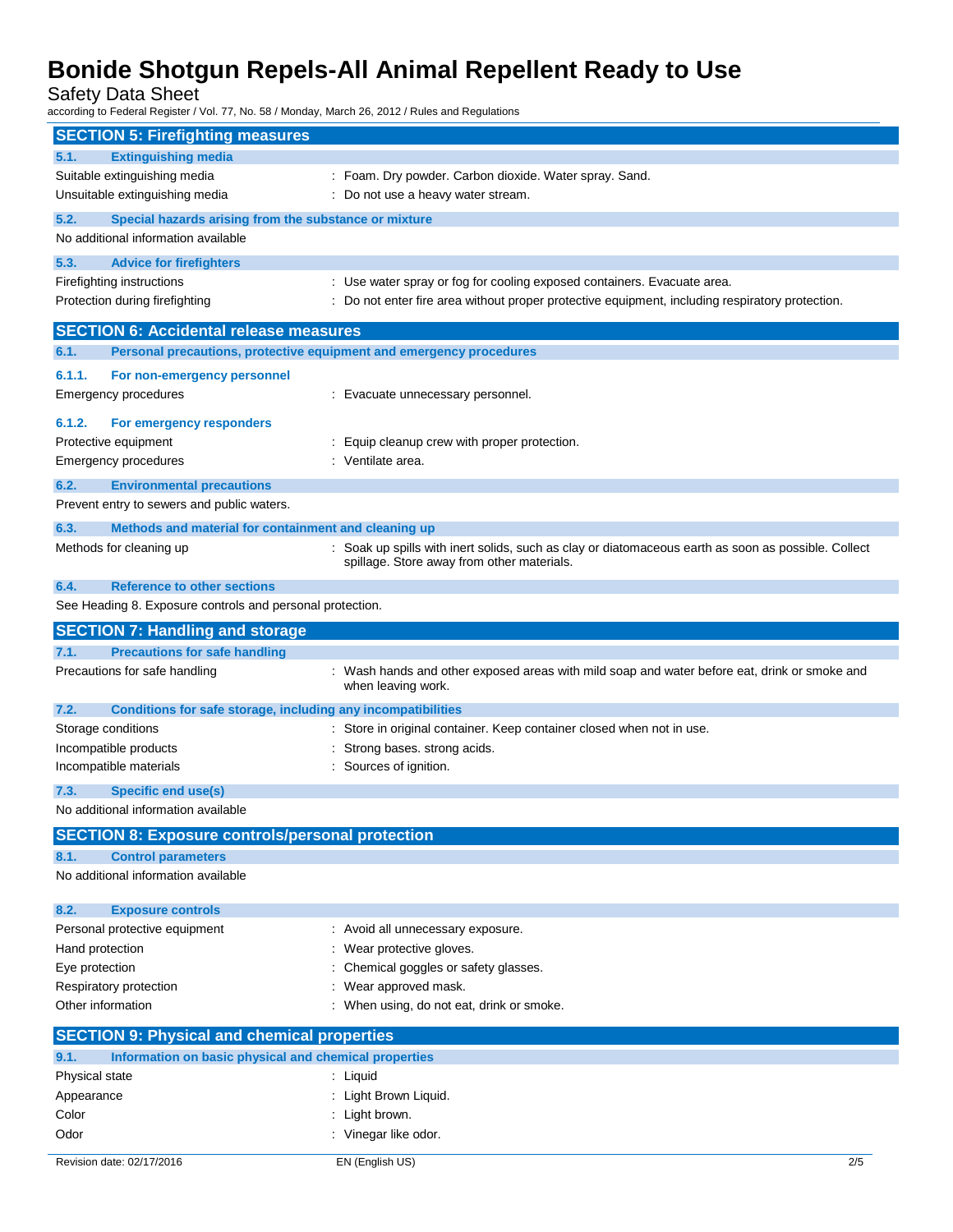Safety Data Sheet

according to Federal Register / Vol. 77, No. 58 / Monday, March 26, 2012 / Rules and Regulations

| Odor threshold                              |   | No data available |
|---------------------------------------------|---|-------------------|
| рH                                          | ٠ | No data available |
| Relative evaporation rate (butyl acetate=1) |   | No data available |
| Melting point                               |   | No data available |
| Freezing point                              |   | No data available |
| Boiling point                               |   | > 212 °F          |
| Flash point                                 |   | > 325 °F          |
| Self ignition temperature                   |   | No data available |
| Decomposition temperature                   |   | No data available |
| Flammability (solid, gas)                   |   | No data available |
| Vapor pressure                              |   | No data available |
| Relative vapor density at 20 °C             |   | No data available |
| Relative density                            |   | 1.01              |
| Solubility                                  |   | Soluble in water. |
| Log Pow                                     |   | No data available |
| Log Kow                                     |   | No data available |
| Viscosity, kinematic                        |   | No data available |
| Viscosity, dynamic                          |   | No data available |
| Explosive properties                        |   | No data available |
| Oxidizing properties                        |   | No data available |
| Explosive limits                            |   | No data available |
|                                             |   |                   |

### **9.2. Other information**

No additional information available

|                  | <b>SECTION 10: Stability and reactivity</b> |
|------------------|---------------------------------------------|
| 10.1.            | <b>Reactivity</b>                           |
|                  | No additional information available         |
| 10.2.            | <b>Chemical stability</b>                   |
|                  | Stable under normal conditions.             |
| 10.3.            | <b>Possibility of hazardous reactions</b>   |
| Not established. |                                             |
| 10.4.            | <b>Conditions to avoid</b>                  |
|                  | Extremely high or low temperatures.         |
| 10.5.            | <b>Incompatible materials</b>               |
|                  | Strong acids. Strong bases.                 |
| 10.6.            | <b>Hazardous decomposition products</b>     |
|                  | Carbon monoxide, Carbon dioxide.            |

#### **SECTION 11: Toxicological information 11.1. Information on toxicological effects**

| .<br><b>INTERNATIONAL CONTROLLER CHECKS</b>      |                     |
|--------------------------------------------------|---------------------|
| Acute toxicity                                   | : Not classified    |
| Clove Oil (8000-34-8)                            |                     |
| LD50 oral rat                                    | 1370 mg/kg (Rat)    |
| LD50 dermal rabbit                               | 1200 mg/kg (Rabbit) |
| Skin corrosion/irritation                        | : Not classified    |
| Serious eye damage/irritation                    | : Not classified    |
| Respiratory or skin sensitization                | : Not classified    |
| Germ cell mutagenicity                           | : Not classified    |
| Carcinogenicity                                  | : Not classified    |
| Reproductive toxicity                            | : Not classified    |
| Specific target organ toxicity (single exposure) | : Not classified    |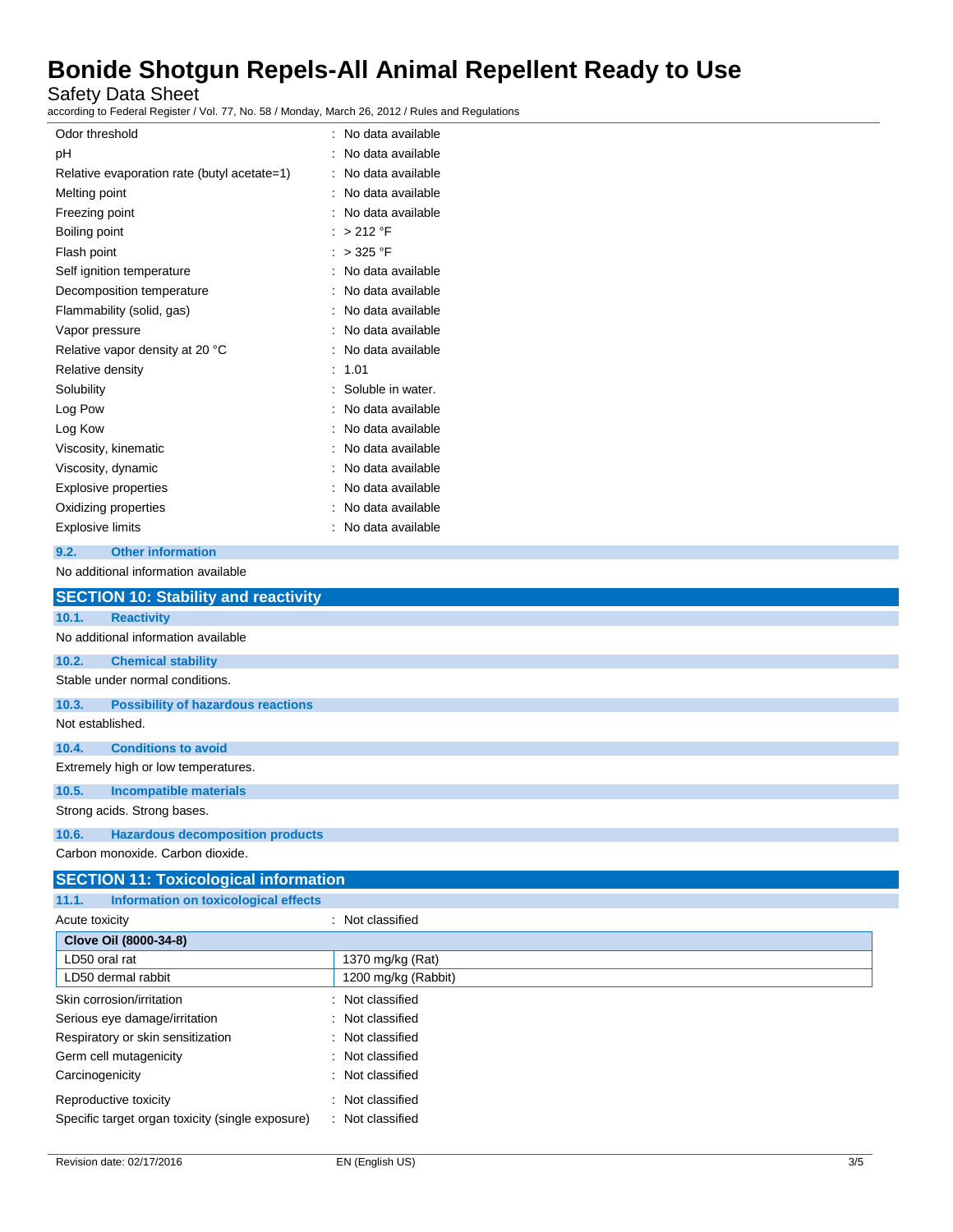Safety Data Sheet

according to Federal Register / Vol. 77, No. 58 / Monday, March 26, 2012 / Rules and Regulations

| Specific target organ toxicity (repeated<br>exposure)  | : Not classified                                                  |
|--------------------------------------------------------|-------------------------------------------------------------------|
| Aspiration hazard                                      | : Not classified                                                  |
| Potential Adverse human health effects and<br>symptoms | Based on available data, the classification criteria are not met. |

| <b>SECTION 12: Ecological information</b>               |                  |  |
|---------------------------------------------------------|------------------|--|
| 12.1.<br><b>Toxicity</b>                                |                  |  |
| No additional information available                     |                  |  |
| 12.2.<br><b>Persistence and degradability</b>           |                  |  |
|                                                         |                  |  |
| Bonide Shotgun Repels-All Animal Repellent Ready to Use |                  |  |
| Persistence and degradability                           | Not established. |  |
| Clove Oil (8000-34-8)                                   |                  |  |
| Persistence and degradability                           | Not established. |  |
| Putrescent whole egg solids (51609-52-0)                |                  |  |
| Persistence and degradability                           | Not established. |  |
| 12.3.<br><b>Bioaccumulative potential</b>               |                  |  |
| Bonide Shotgun Repels-All Animal Repellent Ready to Use |                  |  |
| Bioaccumulative potential                               | Not established. |  |
| Clove Oil (8000-34-8)                                   |                  |  |
| Bioaccumulative potential                               | Not established. |  |
| Putrescent whole egg solids (51609-52-0)                |                  |  |
| Bioaccumulative potential                               | Not established. |  |
| 12.4.<br><b>Mobility in soil</b>                        |                  |  |

No additional information available

#### **12.5. Other adverse effects**

Other information  $\qquad \qquad$ : Avoid release to the environment.

| <b>SECTION 13: Disposal considerations</b> |                                                                           |
|--------------------------------------------|---------------------------------------------------------------------------|
| 13.1.<br><b>Waste treatment methods</b>    |                                                                           |
| Waste disposal recommendations             | : Dispose in a safe manner in accordance with local/national regulations. |
| Ecology - waste materials                  | : Avoid release to the environment.                                       |
| <b>SECTION 14: Transport information</b>   |                                                                           |

In accordance with DOT

No dangerous good in sense of transport regulations

**Additional information**

Other information **contains the container of the container** : No supplementary information available.

#### **SECTION 15: Regulatory information**

This chemical is a pesticide product regulated by the Environmental Protection Agency and is subject to certain labeling requirements under federal pesticide law. These requirements differ from the classification criteria and hazard information required for safety data sheets, and for workplace labels of non-pesticide chemicals. Following is the hazard information as required on the pesticide label:

Product can cause moderate eye irritation. For certain individuals, skin irritation may occur. In case of eye contact, flush with plenty of water. In case of skin irritation, wash area thoroughly with soap and water. Seek medical attention if irritation persists. Do not use this product if you are allergic to eggs.

| 15.1. US Federal regulations           |  |
|----------------------------------------|--|
| No additional information available    |  |
| <b>15.2. International regulations</b> |  |
| No additional information available    |  |
| 15.3. US State regulations             |  |
| No additional information available    |  |